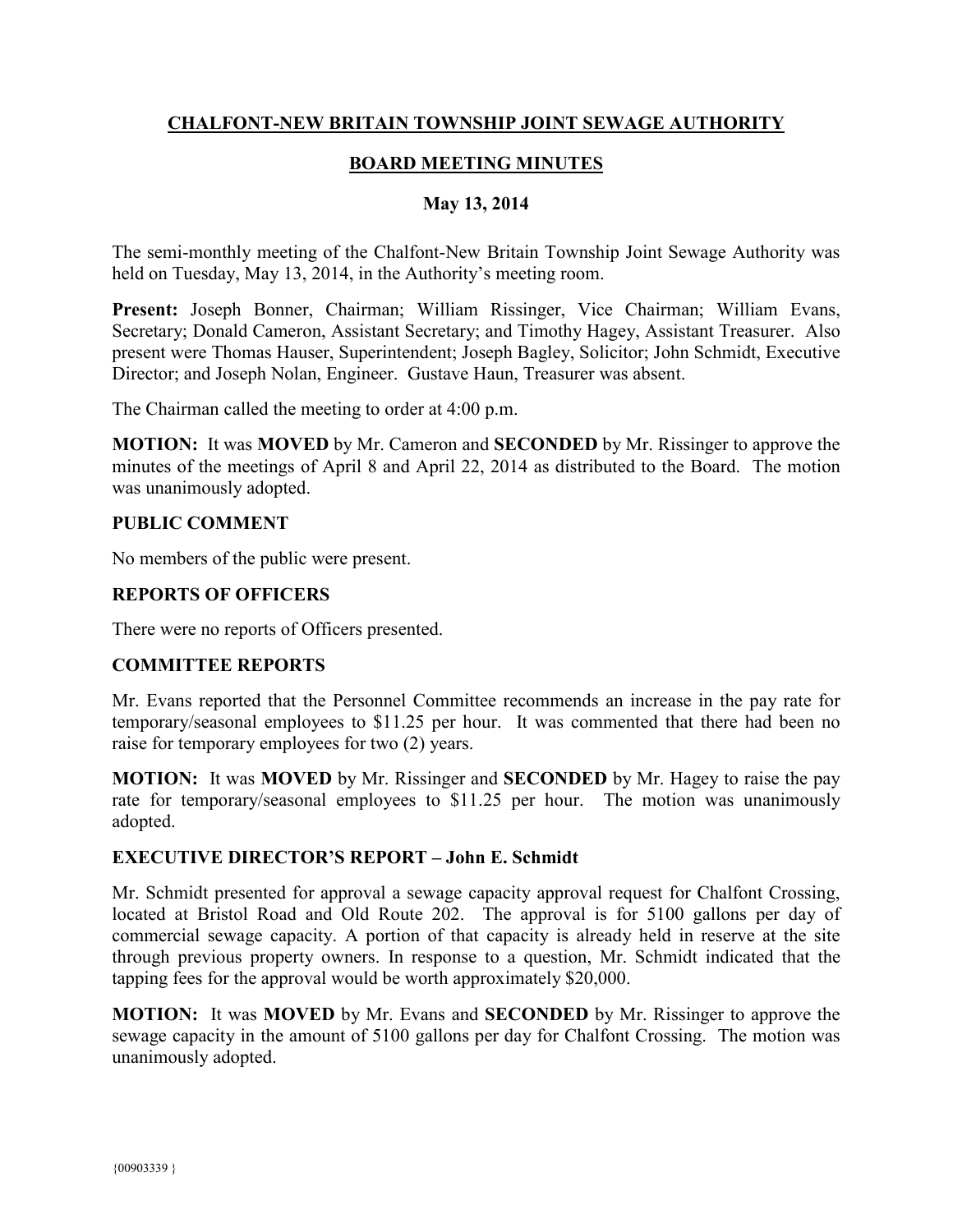Mr. Schmidt presented the amendment to the Collective Bargaining Agreement extending the contract until November 30, 2014.

**MOTION:** It was **MOVED** by Mr. Evans and **SECONDED** by Mr. Cameron to approve the extension of the union contract in the form of the amendment. The motion was unanimously adopted.

Mr. Schmidt commented that the current healthcare insurance policy ends December 1, 2014.

Mr. Schmidt reported that the renewal for MetLife dental insurance has been received with a proposed 4% increase. The Authority's insurance broker is looking into a quote for an alternative dental insurance plan.

The PMAA dinner is currently scheduled for Thursday, May 15.

The last meeting with representatives of New Britain Township was held in July 2013. Mr. Schmidt reported that the next meeting is tentatively scheduled for 9:00 a.m. on July 7, but if that meeting is cancelled by New Britain Township, the next meeting will be September 8.

Mr. Schmidt reported on communications with Bucks County Water and Sewer Authority regarding their expected payment to the Authority. BCW&SA requested to see the Authority's Phase I invoices. Mr. Schmidt retrieved paperwork from 2006 and reviewed it with Mr. Nolan. Mr. Schmidt spent some time correlating the requisitions to the amounts requested of BCW&SA. The Authority picked up a couple of discrepancies. The documentation requested will be sent to BCW&SA on Monday.

Mr. Schmidt provided an update on the ongoing investigation into obtaining authorization to erect a sign at the front of the Authority property. It has been suggested by Doylestown Township that a sign could be erected on the existing headwall of the storm sewer on the Authority's property. There is also a possibility that Doylestown Township will be amending its sign ordinance to allow more flexibility in the location of signs. There was a general discussion regarding the option of putting a sign on the headwall or waiting for a revised ordinance. No action was taken.

#### **ENGINEER'S REPORT – Joseph Nolan, P. E.**

Mr. Nolan presented Requisition No. 137 for Capital Expenditures in the amount of \$13,254.88 representing the costs for a new well pump and a new heat pump.

**MOTION:** It was **MOVED** by Mr. Evans and **SECONDED** by Mr. Cameron to approve Requisition No. 137 for Capital Expenditures in the amount of \$13,254.88. The Motion was unanimously adopted.

Mr. Nolan next presented Requisition No. 180 for Capital Improvements in the amount of \$291,039.96 representing costs for Phase II construction work and Phase III design work.

**MOTION:** It was **MOVED** by Mr. Cameron and **SECONDED** by Mr. Hagey to approve Requisition No. 180 for Capital Improvements in the amount of \$291,039.96. The Motion was unanimously adopted.